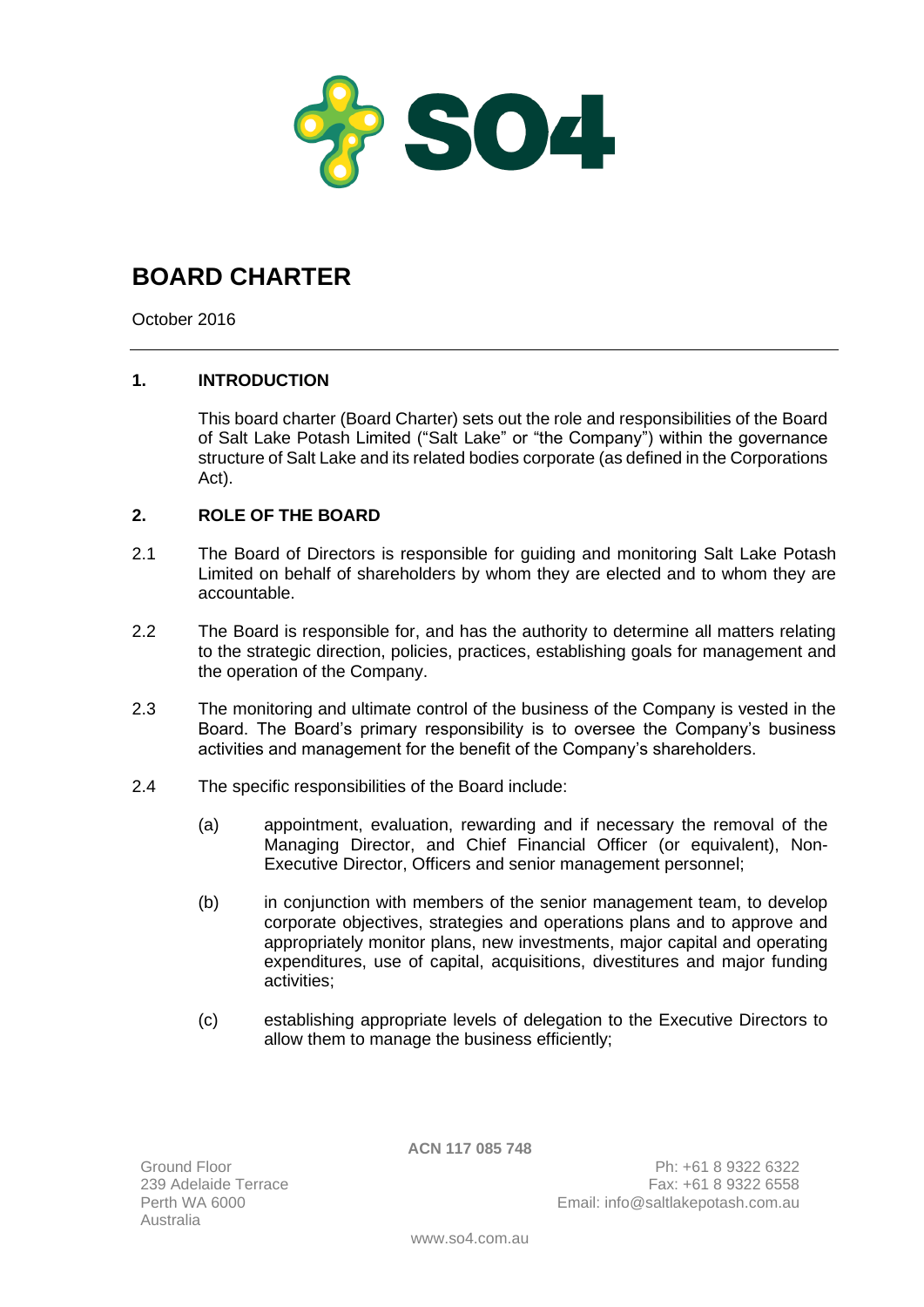

- (d) monitoring actual performance against planned performance expectations and reviewing operating information at a requisite level, to understand at all times the financial and operating conditions of the Company;
- (e) monitoring the performance of senior management, including the implementation of strategy, and ensuring appropriate resources are available;
- (f) identifying areas of significant business risk and to ensure that the Company is appropriately positioned to manage those risks;
- (g) overseeing the management of safety, occupational health and environmental matters;
- (h) satisfying itself that the financial statements of the Company fairly and accurately set out the financial position and financial performance of the Company for the period under review;
- (i) satisfying itself that there are appropriate reporting systems and controls in place to assure the Board that proper operational, financial, compliance, and internal control processes are in place and functioning appropriately;
- (j) ensuring that appropriate internal and external audit arrangements are in place and operating effectively;
- (k) having a framework in place to help ensure that the Company acts legally and responsibly on all matters consistent with the code of conduct; and
- (l) reporting accurately to shareholders, on a timely basis.
- 2.5 Whilst at all times the Board retains full responsibility for guiding and monitoring the Company, in discharging its stewardship it may make use of committees. The Board has not established any committees at this time. Until such time as the Board determines that it is appropriate to establish separate committees, the function of the:
	- (a) Audit Committee,
	- (b) Nomination Committee, and
	- (c) Remuneration Committee,

as set out in this Charter will be performed by the Board.

2.6 Each director has the right to seek independent professional advice on matters relating to his position as a director of the Company at the Company's expense, subject to the prior approval of the Chairman, which shall not be unreasonably withheld.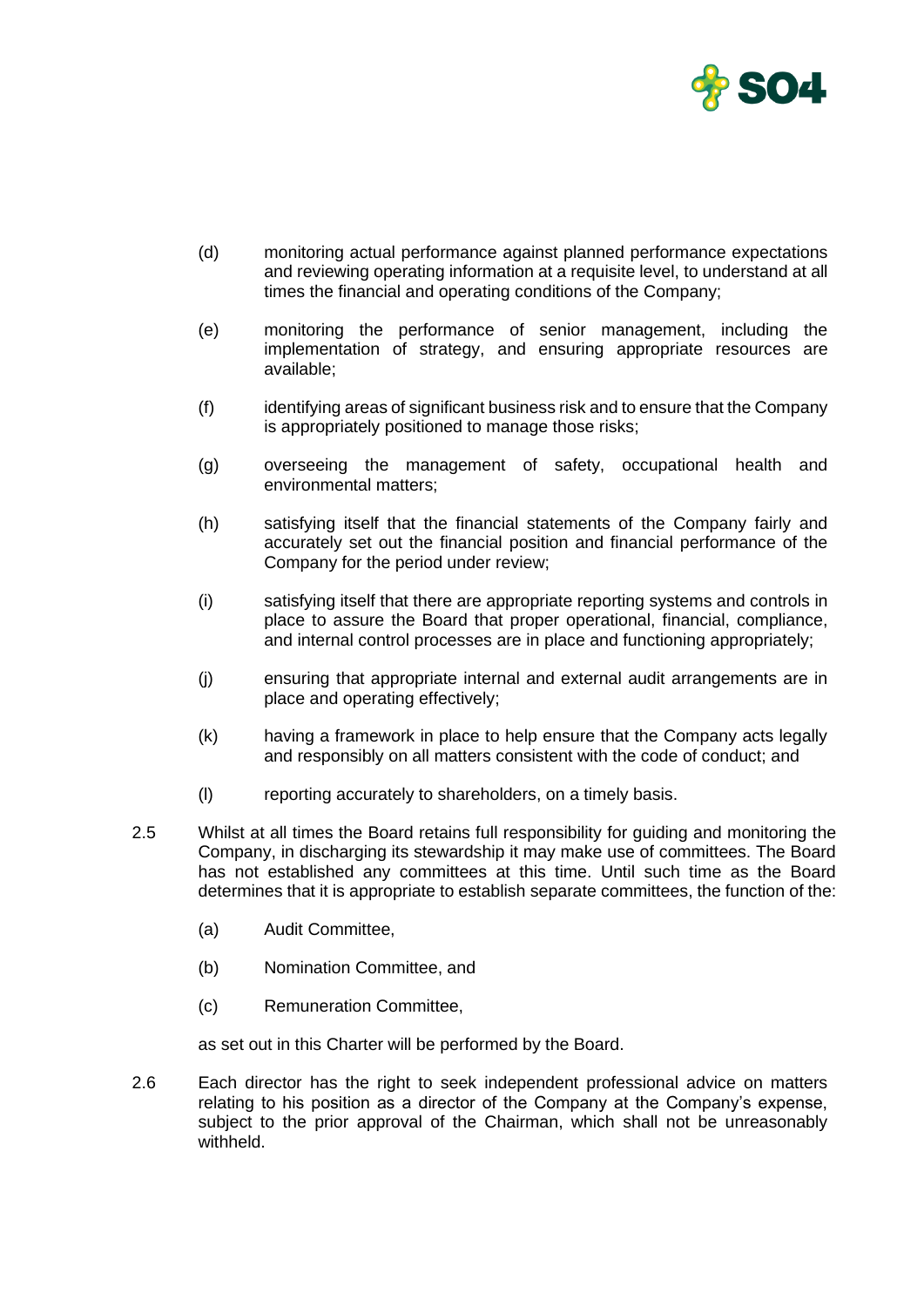

- 2.7 In the event of a conflict of interest or where a potential conflict of interest may arise, involved directors will, unless the remaining directors resolve otherwise, withdraw from deliberations concerning the matter.
- 2.8 In accordance with the constitution of the Company, directors (other than the Managing Director) must offer themselves for re-election by shareholders at least every 3 years. The Board does not specify a maximum term for which a director may hold office.
- 2.9 The responsibility for the day-to-day operation and administration of the Company is delegated by the Board to the Managing Director. The Board ensures that the Managing Director and the management team is appropriately qualified and experienced to discharge their responsibilities and has in place procedures to assess the performance of the Managing Director and executive directors.
- 2.10 The roles of Chairman and Managing Director are not combined. The Managing Director is accountable to the Board for all authority delegated to the position.
- 2.11 Whilst there is a clear division between the responsibilities of the Board and management, the Board is responsible for ensuring that management's objectives and activities are aligned with the expectations and risks identified by the Board. The Board has a number of mechanisms in place to ensure this is achieved including:
	- (a) Board approval and monitoring of a strategic plan;
	- (b) approval of annual and semi-annual budgets and monitoring actual performance against budget; and
	- (c) procedures are in place to incorporate presentations at each Board meeting by financial, operations, exploration and marketing management, as appropriate.
- 2.12 The Board has accepted the following definition of an Independent Director.

An independent Director is a non-executive Director (i.e. is not a member of management) and:

- (a) holds less than 5% of the voting shares of the Company and is not an officer of, or otherwise associated directly or indirectly with, a shareholder of more than 5% of the voting shares of the Company;
- (b) within the last three years has not been employed in an executive capacity by the Company or another group member, or been a Director after ceasing to hold any such employment;